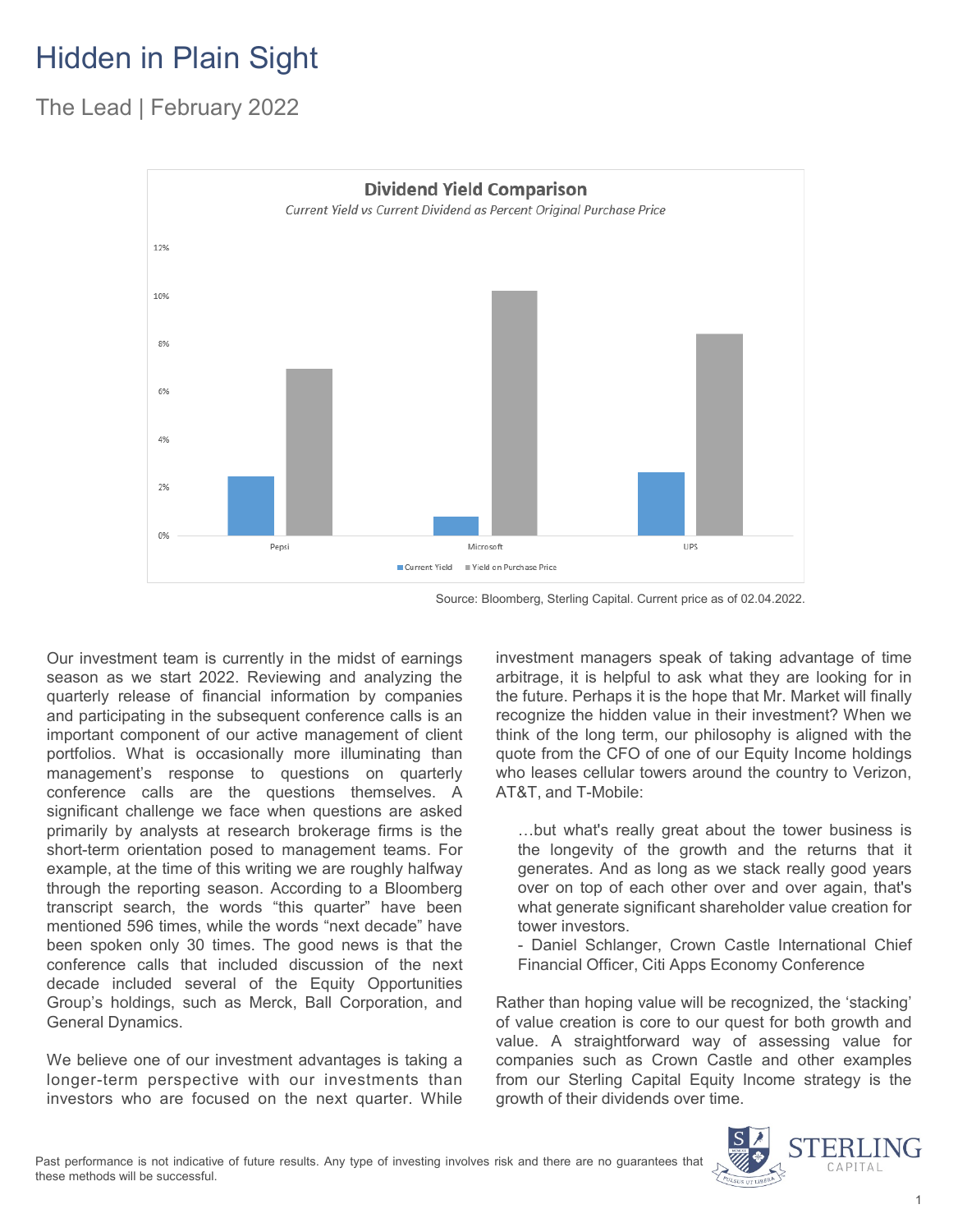### Hidden in Plain Sight

The Lead | February 2022

| <b>Dividend Contribution to Total Return</b> |                                    |                                 |                     |                               |                            |
|----------------------------------------------|------------------------------------|---------------------------------|---------------------|-------------------------------|----------------------------|
| Decade                                       | <b>Price Pct.</b><br><b>Change</b> | <b>Dividend</b><br>Contribution | <b>Total Return</b> | <b>Dividends Pct</b><br>of TR | <b>Avg Payout</b><br>Ratio |
| 1930s                                        | $-41.9%$                           | 56.0%                           | $14.1\%$            | 100.0                         | 90.1                       |
| 1940s                                        | 34.5%                              | 100.1%                          | 134.6%              | 74.4                          | 59.4                       |
| 1950s                                        | 257.3%                             | 180.3%                          | 437.7%              | 41.2                          | 54.6                       |
| 1960s                                        | 53.7%                              | 54.2%                           | 107.9%              | 50.2                          | 56.0                       |
| 1970s                                        | 17.2%                              | 59.1%                           | 76.4%               | 77.4                          | 45.5                       |
| 1980s                                        | 227.4%                             | 143.1%                          | 370.5%              | 38.6                          | 48.6                       |
| 1990s                                        | 315.7%                             | 115.7%                          | 431.5%              | 26.8                          | 47.6                       |
| 2000s                                        | $-24.1%$                           | $15.0\%$                        | $-9.1\%$            | 100.0                         | 35.3                       |
| 2010 <sub>s</sub>                            | 189.7%                             | $66.9\%$                        | 256.7%              | 26.1                          | 35.2                       |
| 2020s                                        | 45.4%                              | $4.8\%$                         | $50.2\%$            | 9.6                           | 39.5                       |
| Average                                      | 114.4%                             | 87.8%                           | 202.2%              | 59.4                          | 52.5                       |

While perhaps not evident during a given year, the impact of compounding value can become evident. On the first page, we highlight three actual Equity Income holdings and take the dividend they pay today and divide it by the share price this month and by the share price when it was initially purchased in the strategy. How can a stock such as Microsoft have a dividend yield of roughly 10% on our original purchase price ten years ago? As the chart to the right shows, this was done by 'stacking' their quarterly dividend by 250% over that time period. A similar observation can be made with holdings Pepsi and UPS.

Indeed, collecting these dividends over time is an important part of the overall total return profile for stocks that pay investors an attractive dividend yield. Since the 1930s, dividends provided the majority of the total return provided to shareholders, as shown in the Strategas chart above.



Source: Strategas

To paraphrase Crown Castle, stacking growing dividends over and over appears to be a great value creator hidden in plain sight.

As always, thank you for your interest and trust in managing your investments.

**Charles J. Wittmann, CFA®**, Executive Director, joined Sterling Capital Management in 2014 and has investment experience since 1995. Chip is co-portfolio manager of the Global Leaders strategy and associate portfolio manager of the Equity Income strategy. Prior to joining Sterling, he worked for Thompson Siegel & Walmsley as a portfolio manager and (generalist) analyst. Prior to TS&W, he was a founding portfolio manager and analyst with Shockoe Capital, an equity long/short hedge fund. Chip received his B.A. in Economics from Davidson College and his M.B.A. from Duke University's Fuqua School of Business. Chip earned the Certificate in ESG Investing, which is developed, administered and awarded by the CFA Society of the United Kingdom. He holds the Chartered Financial Analyst® designation.





Source: Bloomberg